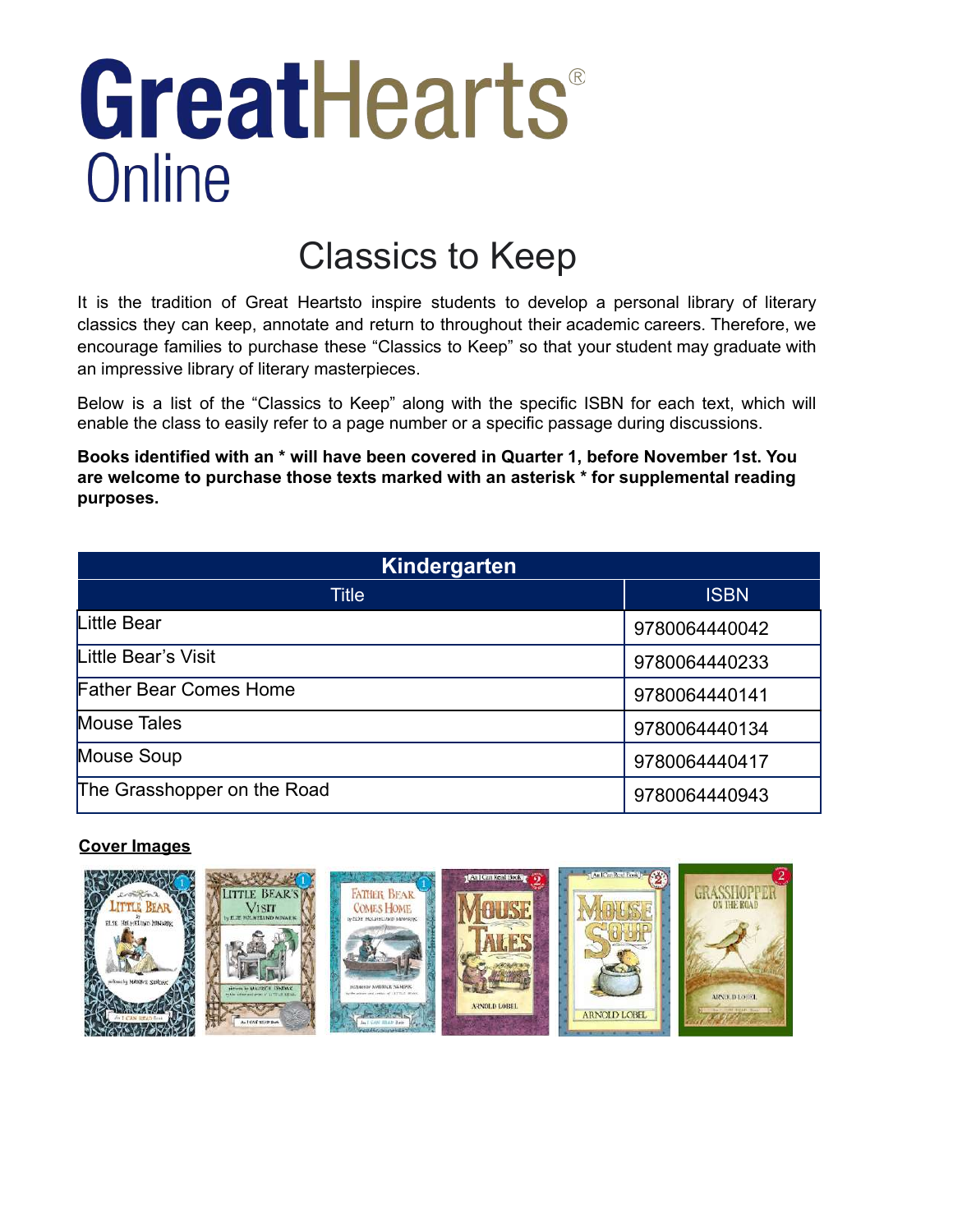| 1 <sup>st</sup> Grade                      |               |
|--------------------------------------------|---------------|
| Title                                      | <b>ISBN</b>   |
| Owl at Home*                               | 9780064440349 |
| Frog and Toad Collection Box Set           | 9780060580865 |
| A Bargain for Frances                      | 9780064440011 |
| Sam the Minuteman                          | 9780064441070 |
| My Father's Dragon                         | 9780679889113 |
| Harp & Laurel Wreath (one copy per family) | 9780898707168 |



| $2^{nd}$<br><b>Grade</b>                   |               |  |
|--------------------------------------------|---------------|--|
| Title                                      | <b>ISBN</b>   |  |
| Little House in the Big Woods              | 9780064400015 |  |
| Sarah, Plain and Tall*                     | 9780062399526 |  |
| The Boxcar Children*                       | 9780807508527 |  |
| Cricket in Times Square                    | 9780312380038 |  |
| Charlotte's Web                            | 9780064400558 |  |
| Harp & Laurel Wreath (one copy per family) | 9780898707168 |  |

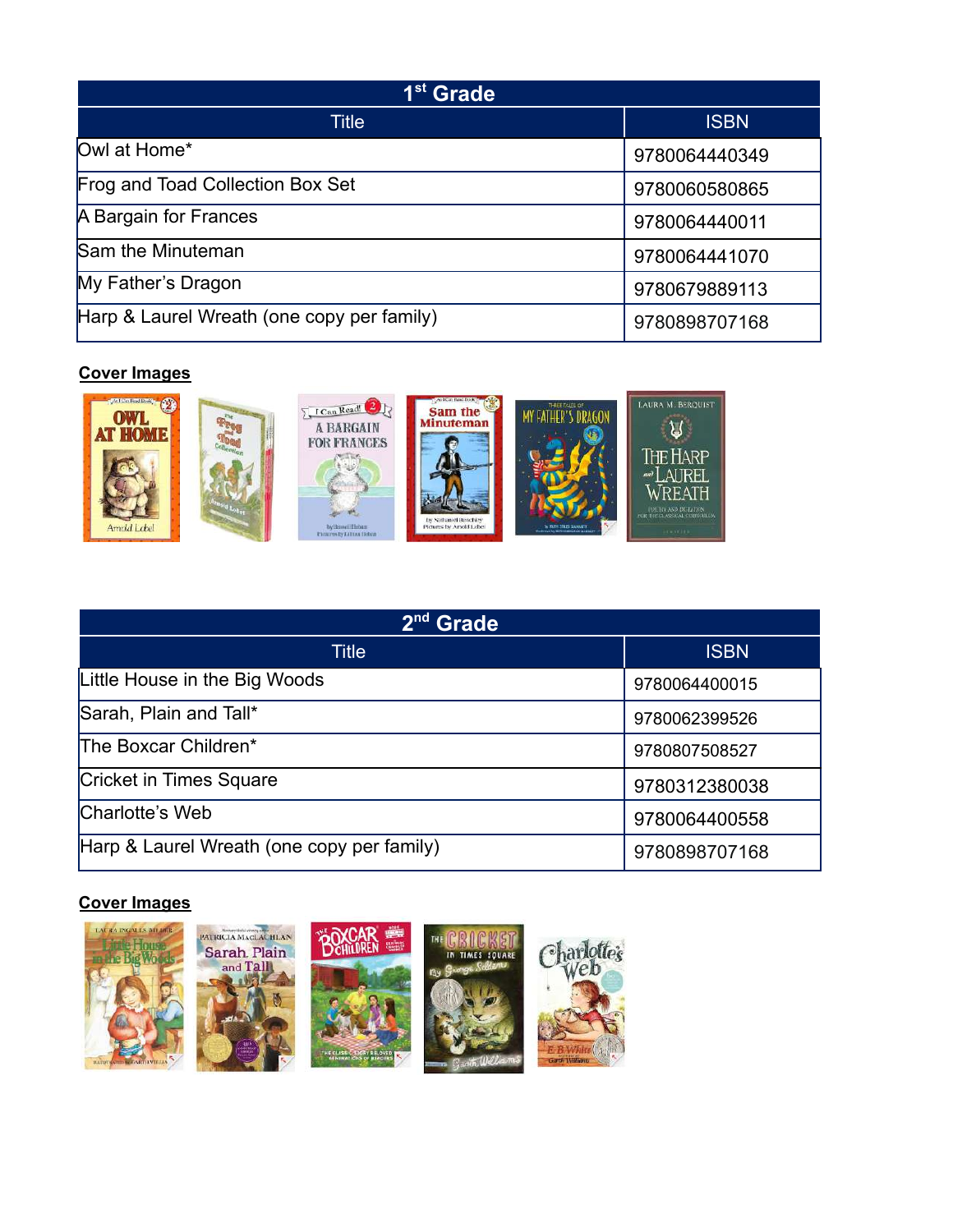| 3 <sup>rd</sup> Grade                      |               |
|--------------------------------------------|---------------|
| <b>Title</b>                               | <b>ISBN</b>   |
| The Little Prince                          | 9780156012195 |
| The Little House on the Prairie*           | 9780064400022 |
| The Lion, the Witch, and the Wardrobe      | 9780064471046 |
| Pinocchio (Collodi)                        | 9781463714413 |
| The Trumpet Swan                           | 9780064408677 |
| The Jungle Book                            | 9780486410241 |
| Harp & Laurel Wreath (one copy per family) | 9780898707168 |



| 4 <sup>th</sup> Grade                      |               |
|--------------------------------------------|---------------|
| <b>Title</b>                               | <b>ISBN</b>   |
| Prince Caspian*                            | 9780064471053 |
| Wizard of Oz                               | 9781593082215 |
| Carry On, Mr. Bowditch                     | 9780618250745 |
| The Princess and the Goblin                | 9780141332482 |
| Pollyanna*                                 | 9780140366822 |
| Robin Hood and His Merry Outlaws           | 9781890517168 |
| King Arthur Legends                        | 9780486421803 |
| Harp & Laurel Wreath (one copy per family) | 9780898707168 |

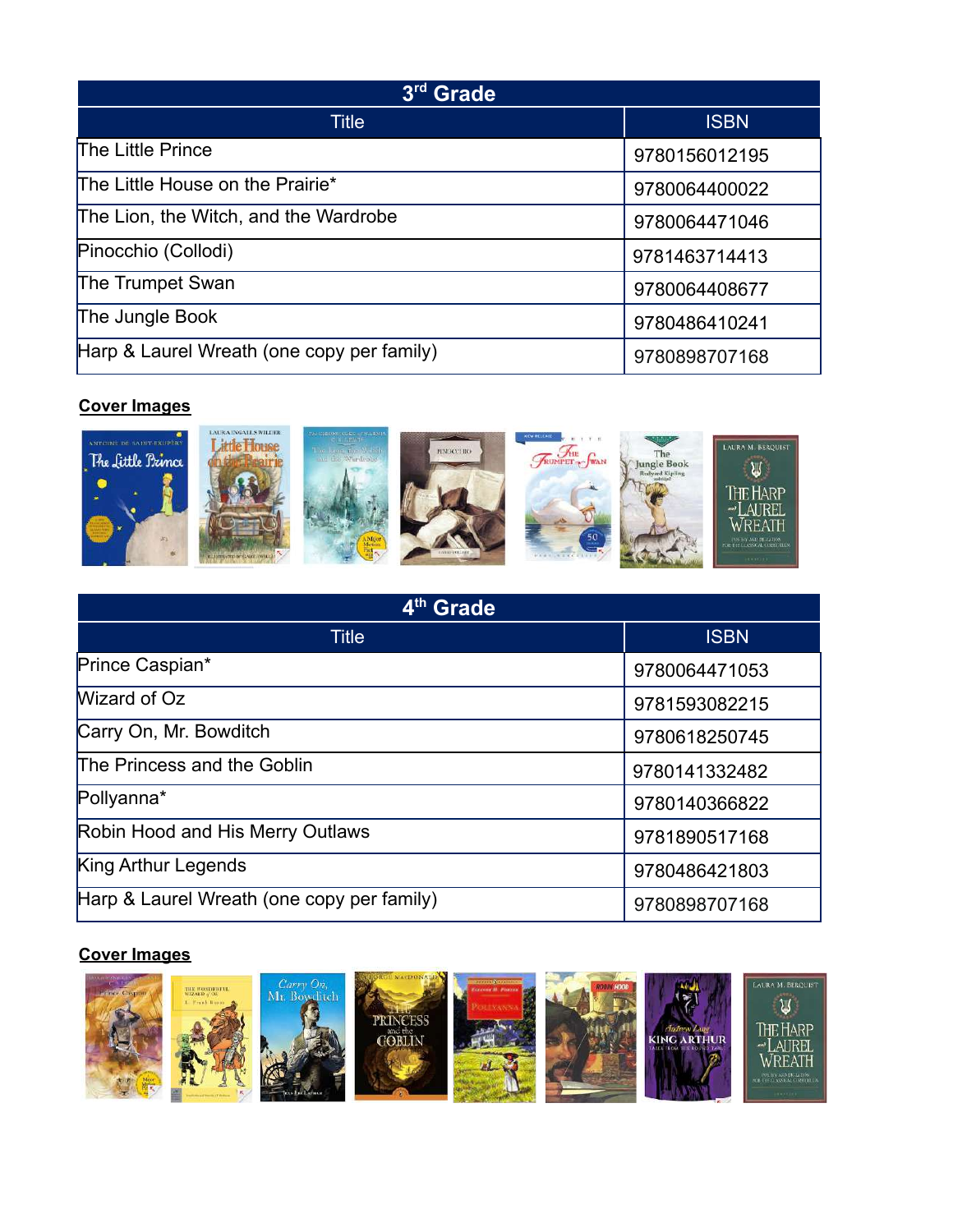| 5 <sup>th</sup> Grade                   |               |
|-----------------------------------------|---------------|
| <b>Title</b>                            | <b>ISBN</b>   |
| The Voyage of the Dawn Treader*         | 9780064471077 |
| Where the Red Fern Grows                | 9780440412670 |
| Hobbit                                  | 9780547928227 |
| The Secret Garden                       | 9780064401883 |
| <b>Across Five Aprils</b>               | 9780425182789 |
| A Wrinkle in Time*                      | 9780312367541 |
| Harp and Laurel Wreath (one per family) | 9780898707168 |



| 6 <sup>th</sup> Grade        |               |
|------------------------------|---------------|
| Title                        | <b>ISBN</b>   |
| The Silver Chair*            | 9780064471091 |
| Anne of Green Gables*        | 9781442490000 |
| Shane                        | 9780544239470 |
| The Adventures of Tom Sawyer | 9780141321103 |
| The Wind in the Willows      | 9780143039099 |
| The Giver                    | 9780544336261 |